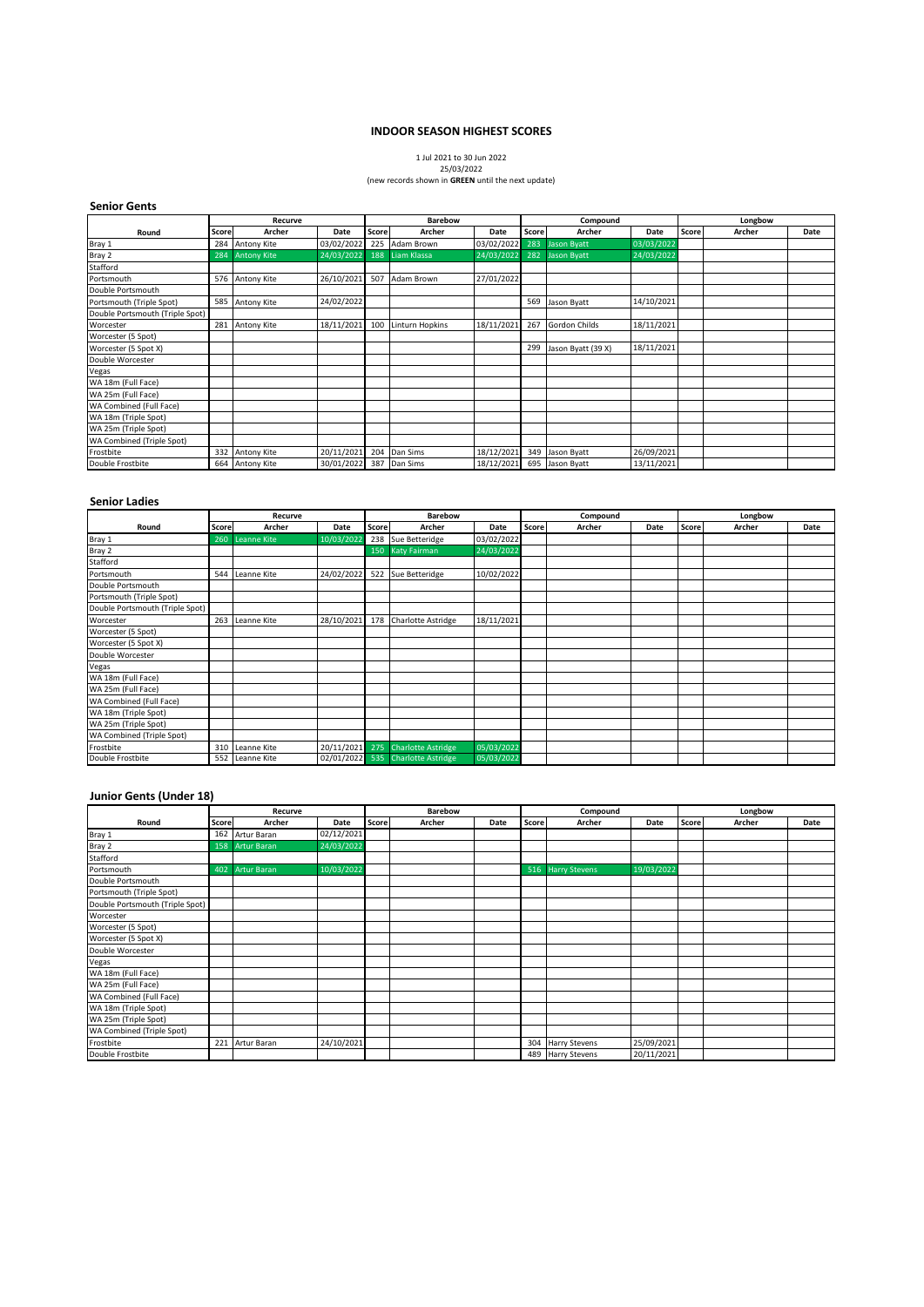# **Junior Ladies (Under 18)**

|                                  | Recurve |        |      |       | Barebow |      | Compound |        |      | Longbow |        |      |
|----------------------------------|---------|--------|------|-------|---------|------|----------|--------|------|---------|--------|------|
| Round                            | Score   | Archer | Date | Score | Archer  | Date | Score    | Archer | Date | Score   | Archer | Date |
| Bray 1                           |         |        |      |       |         |      |          |        |      |         |        |      |
| Bray 2                           |         |        |      |       |         |      |          |        |      |         |        |      |
| Stafford                         |         |        |      |       |         |      |          |        |      |         |        |      |
| Portsmouth                       |         |        |      |       |         |      |          |        |      |         |        |      |
| Double Portsmouth                |         |        |      |       |         |      |          |        |      |         |        |      |
| Portsmouth (Triple Spot)         |         |        |      |       |         |      |          |        |      |         |        |      |
| Double Portsmouth (Triple Spot)  |         |        |      |       |         |      |          |        |      |         |        |      |
| Worcester                        |         |        |      |       |         |      |          |        |      |         |        |      |
| Worcester (5 Spot)               |         |        |      |       |         |      |          |        |      |         |        |      |
| Worcester (5 Spot X)             |         |        |      |       |         |      |          |        |      |         |        |      |
| Double Worcester                 |         |        |      |       |         |      |          |        |      |         |        |      |
| Vegas                            |         |        |      |       |         |      |          |        |      |         |        |      |
| WA 18m (Full Face)               |         |        |      |       |         |      |          |        |      |         |        |      |
| WA 25m (Full Face)               |         |        |      |       |         |      |          |        |      |         |        |      |
| WA Combined (Full Face)          |         |        |      |       |         |      |          |        |      |         |        |      |
| WA 18m (Triple Spot)             |         |        |      |       |         |      |          |        |      |         |        |      |
| WA 25m (Triple Spot)             |         |        |      |       |         |      |          |        |      |         |        |      |
| <b>WA Combined (Triple Spot)</b> |         |        |      |       |         |      |          |        |      |         |        |      |
| Frostbite                        |         |        |      |       |         |      |          |        |      |         |        |      |
| Double Frostbite                 |         |        |      |       |         |      |          |        |      |         |        |      |

## **Junior Gents (Under 16)**

|                           | Recurve      |                       |            | <b>Barebow</b> |                       |            | Compound |        |      | Longbow |        |      |
|---------------------------|--------------|-----------------------|------------|----------------|-----------------------|------------|----------|--------|------|---------|--------|------|
| Round                     | <b>Score</b> | Archer                | Date       | Score I        | Archer                | Date       | Score    | Archer | Date | Score   | Archer | Date |
| Bray 1                    |              | 207 Harvey Tillett    | 03/02/2022 |                | 101 Harvey Tillett    | 21/10/2021 |          |        |      |         |        |      |
| Bray 2                    | 152          | <b>Harvey Tillett</b> | 24/03/2022 |                |                       |            |          |        |      |         |        |      |
| Stafford                  |              |                       |            |                |                       |            |          |        |      |         |        |      |
| Portsmouth                |              | 460 Harvey Tillett    | 19/03/2022 | 321            | <b>Harvey Tillett</b> | 11/11/2021 |          |        |      |         |        |      |
| Double Portsmouth         |              |                       |            |                |                       |            |          |        |      |         |        |      |
| Worcester                 |              |                       |            |                |                       |            |          |        |      |         |        |      |
| Worcester (5 Spot)        |              |                       |            |                |                       |            |          |        |      |         |        |      |
| Worcester (5 Spot X)      |              |                       |            |                |                       |            |          |        |      |         |        |      |
| Double Worcester          |              |                       |            |                |                       |            |          |        |      |         |        |      |
| Vegas                     |              |                       |            |                |                       |            |          |        |      |         |        |      |
| WA 18m (Full Face)        |              |                       |            |                |                       |            |          |        |      |         |        |      |
| WA 25m (Full Face)        |              |                       |            |                |                       |            |          |        |      |         |        |      |
| WA Combined (Full Face)   |              |                       |            |                |                       |            |          |        |      |         |        |      |
| WA 18m (Triple Face)      |              |                       |            |                |                       |            |          |        |      |         |        |      |
| WA 25m (Triple Face)      |              |                       |            |                |                       |            |          |        |      |         |        |      |
| WA Combined (Triple Face) |              |                       |            |                |                       |            |          |        |      |         |        |      |
| Frostbite                 |              | 208 Harvey Tillett    | 12/03/2022 |                | 213 Harvey Tillett    | 13/11/2021 |          |        |      |         |        |      |
| Double Frostbite          |              | 372 Harvey Tillett    | 12/03/2022 |                | 384 Harvey Tillett    | 13/11/2021 |          |        |      |         |        |      |

# **Junior Ladies (Under 16)**

|                                  | Recurve |                |            | <b>Barebow</b> |                              |            | Compound |        |      | Longbow |        |      |
|----------------------------------|---------|----------------|------------|----------------|------------------------------|------------|----------|--------|------|---------|--------|------|
| Round                            | Score   | Archer         | Date       | Score          | Archer                       | Date       | Score    | Archer | Date | Score   | Archer | Date |
| Bray 1                           | 81      | Aimee Lyon     | 18/03/2022 |                |                              |            |          |        |      |         |        |      |
| Bray 2                           |         |                |            |                |                              |            |          |        |      |         |        |      |
| Stafford                         |         |                |            |                |                              |            |          |        |      |         |        |      |
| Portsmouth                       | 244     | Aimee Lyon     |            |                | 20/01/2022 292 Lucie Hemsley | 19/03/2022 |          |        |      |         |        |      |
| Double Portsmouth                |         |                |            |                |                              |            |          |        |      |         |        |      |
| Worcester                        |         |                |            |                |                              |            |          |        |      |         |        |      |
| Worcester (5 Spot)               |         |                |            |                |                              |            |          |        |      |         |        |      |
| Worcester (5 Spot X)             |         |                |            |                |                              |            |          |        |      |         |        |      |
| Double Worcester                 |         |                |            |                |                              |            |          |        |      |         |        |      |
| Vegas                            |         |                |            |                |                              |            |          |        |      |         |        |      |
| WA 18m (Full Face)               |         |                |            |                |                              |            |          |        |      |         |        |      |
| WA 25m (Full Face)               |         |                |            |                |                              |            |          |        |      |         |        |      |
| WA Combined (Full Face)          |         |                |            |                |                              |            |          |        |      |         |        |      |
| WA 18m (Triple Face)             |         |                |            |                |                              |            |          |        |      |         |        |      |
| WA 25m (Triple Face)             |         |                |            |                |                              |            |          |        |      |         |        |      |
| <b>WA Combined (Triple Face)</b> |         |                |            |                |                              |            |          |        |      |         |        |      |
| Frostbite                        |         | 110 Aimee Lyon |            |                | 29/01/2022 125 Lucie Hemsley | 20/11/2021 |          |        |      |         |        |      |
| Double Frostbite                 |         | 190 Aimee Lyon |            |                | 02/01/2022 219 Lucie Hemsley | 02/01/2022 |          |        |      |         |        |      |